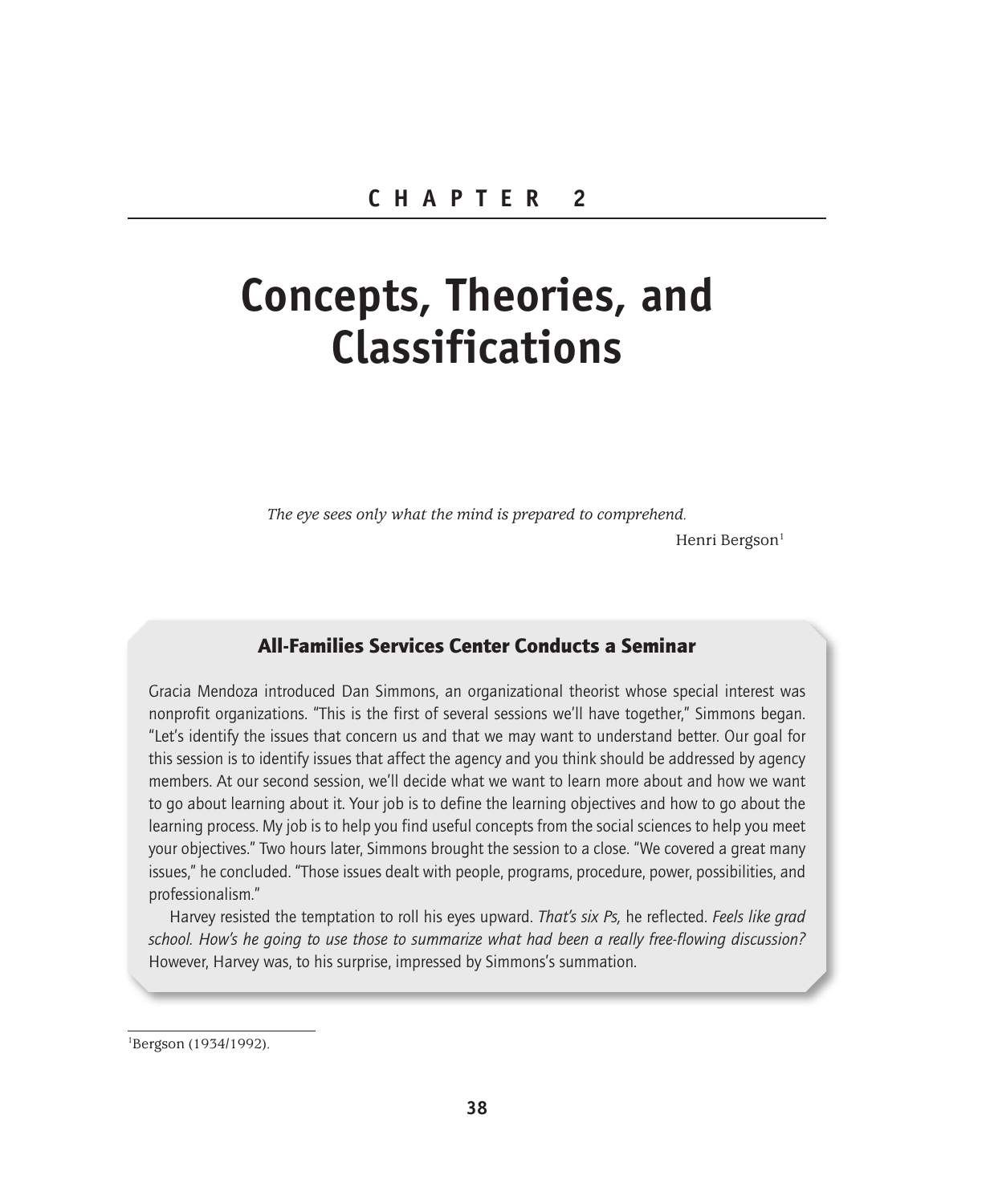"We talked about the tensions of fitting *people* (staff or clients) to the agency, or the agency to people, downsizing some *programs* to save others, changing some of the agency's *procedures* to reduce the times it takes to make needed changes. We agreed that the distribution of *power* within the agency seemed well balanced. This is an agency that takes its commitment to empowerment seriously," he paused. "But we worried that the power to make programmatic *policy* decisions (that's another P) is shifting to funders and regulatory bodies.

"All-Families defines itself primarily as a direct service agency, providing services to individuals, families, and community groups. It limits those services to a specific geographic area and to a number of specific population groups or communities of interest within them. But it also engages in indirect services, like client advocacy and services coordination, that lead it to collaborate extensively with other social agencies, both within and outside its service area. The agency is not limited to the service area in its recruitment of financial support and other resources.

"The agency's been good at responding to new *possibilities* brought on by changes in the environment, but not in anticipating or shaping those possibilities. You all agreed that the agency's level of *professionalism* is high; but some of you worried that its heavy reliance on aides (paraprofessionals) and untrained volunteers could, if not monitored, be harmful over time. And I sensed a real concern about how outsourcing might affect the professional level of agency *practice.* Hey, another P," he laughed.

Harvey joined in the laugher and clapped, along with his colleagues, as the session came to a close. He really pulled it off, Harvey said to himself. Amazing how an outsider can put his fingers on the critical issues. Especially if he has a few good concepts up his sleeve. And I would guess there's a lot more theory behind those Ps than the professor (another P) has yet shared with us.

# **USING ORGANIZATIONAL THEORY**

*Organizational theory* refers to the social and behavioral theories that can be applied to the understanding of formal and informal organizations. It draws from a number of different disciplines—sociology, anthropology, psychology, economics, semiotics, communications science, cybernetics, history,<sup>2</sup> and others.

# **Theory and Practice3**

In *Understanding Your Social Agency,* you will be introduced to a variety of theories that can be used for

- understanding your agency and the challenges it faces, and
- making personal, professional decisions about how to react to those challenges.

<sup>&</sup>lt;sup>2</sup> Yes, history is a social science, even though it is also a humanities discipline.

<sup>3</sup> More comprehensive treatments of social science and social theory are found in Berger (1963), Bruce (2000), Colander (2007), and March & Lave (1992).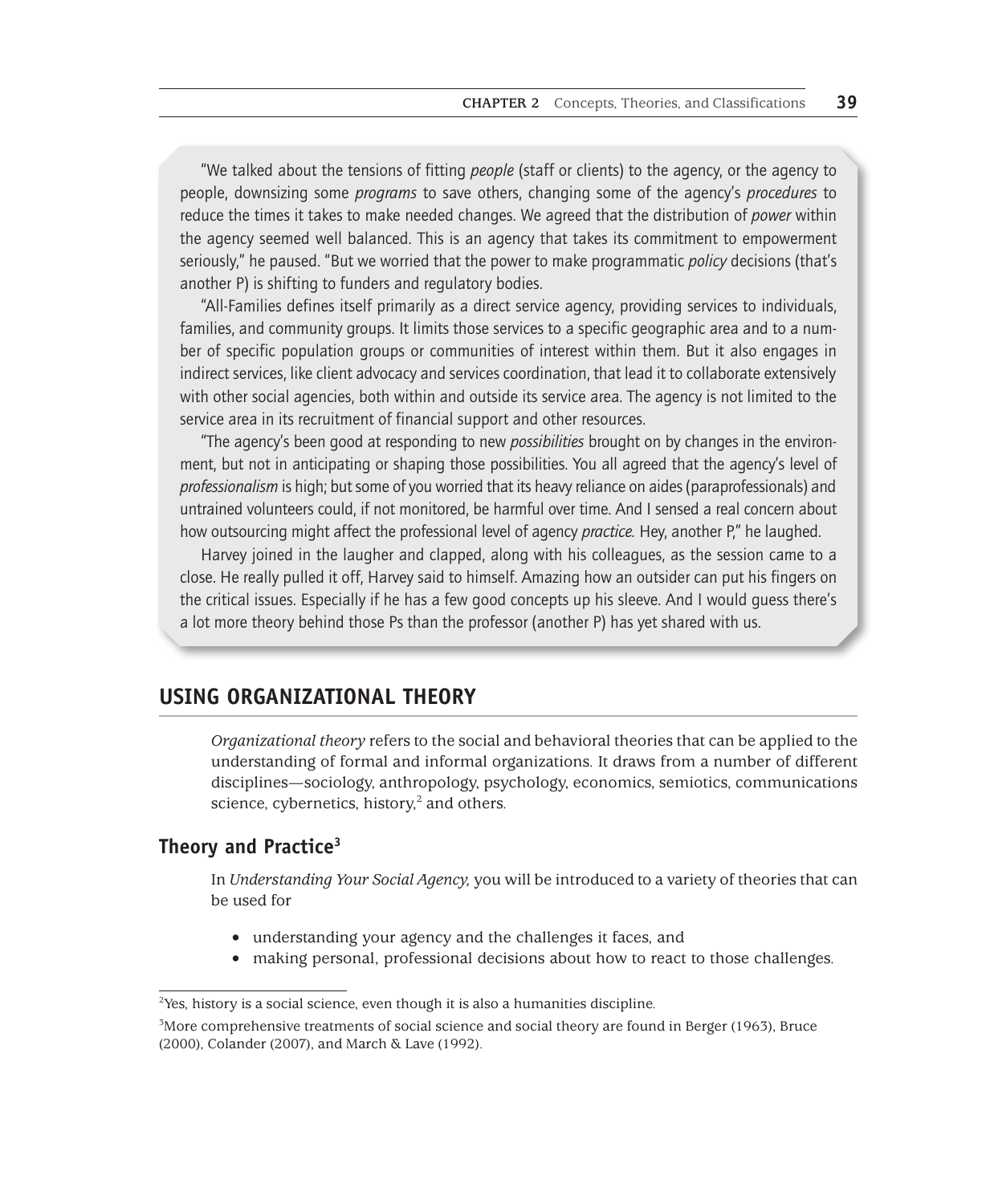You may also find that theory and practice are inseparable—that each contributes to the other.

## **Prescientific Knowledge**

Until about a hundred years ago, your personal understanding of social agencies would have been primarily situational, drawn from your own and others' experiences, insights, and intuition. It might have included some relatively accessible facts (e.g., where the agency is located and whom it serves), lore (its real or manufactured history), and the wisdom of those whose judgments you respect. You would have known quite a bit about *what* the agency does to whom and with whom, and *how* it does what it does. However, little of that knowledge would have been empirically grounded.

The tools we now use to understand social agencies are a good deal more extensive. Personal experience has been supplemented by scientific methods. These include the

## Some Useful Definitions

Behavioral science focuses primarily on decision-making and communication processes. It includes such disciplines as organization theory, psychology, biology, management science, and communications science, but it is not limited to human behavior.

The term social science refers to those disciplines that deal with the more structural-level processes in social systems. Included are sociology, anthropology, political science, and economics. It is limited to human behavior.

Conceptual frameworks are theoretical constructs that have the potential to connect multiple aspects of inquiry or behavior, including issues addressed, problem, purpose, and analysis. The term is sometimes used instead of theory or model.

Systems are composed of interacting parts that function as a whole, in a relatively orderly way, and which are distinguishable from their surroundings. Open systems are engaged in continuous exchange with other systems and their environments. Social systems are open systems composed of human beings and the products of their interaction over time.

gathering of data through observation and experimentation and organizing what we know into concepts and categories so that we can retrieve it, convey it, and use it to change the social realities studied.

## **New Ways of Knowing About Organizations**

In this and subsequent chapters, we'll dig beneath the surface to understand how people behave in their organizational environments, and how organizations interact with others in their own environments. We will also find that the experts—scientists as well as experienced managers and practitioners—don't always agree on what they are seeing or even what is important to examine.

That is actually as it should be. One of the hallmarks of good science is that it upgrades earlier understandings as knowledge grows or conditions change. That is true in the social and behavioral sciences, and in both organizational and management theory. There will always be gaps in knowledge and inconsistencies in the way it is applied. This puts you in the driver's seat. Your challenge, if you should agree to accept it, is to find the concepts and tools useful in understanding your social agency and productive in improving the ways it functions. And that's no mission impossible!

Although various social and behavioral scientists and management theorists use different terms for similar phenomena, this tends to enrich meaning, even though it can confuse some readers.

In the pages that follow, I will try to strip away some jargon, if possible, and to use everyday language in its stead. But that is not always possible or, for that matter, desirable. Familiarity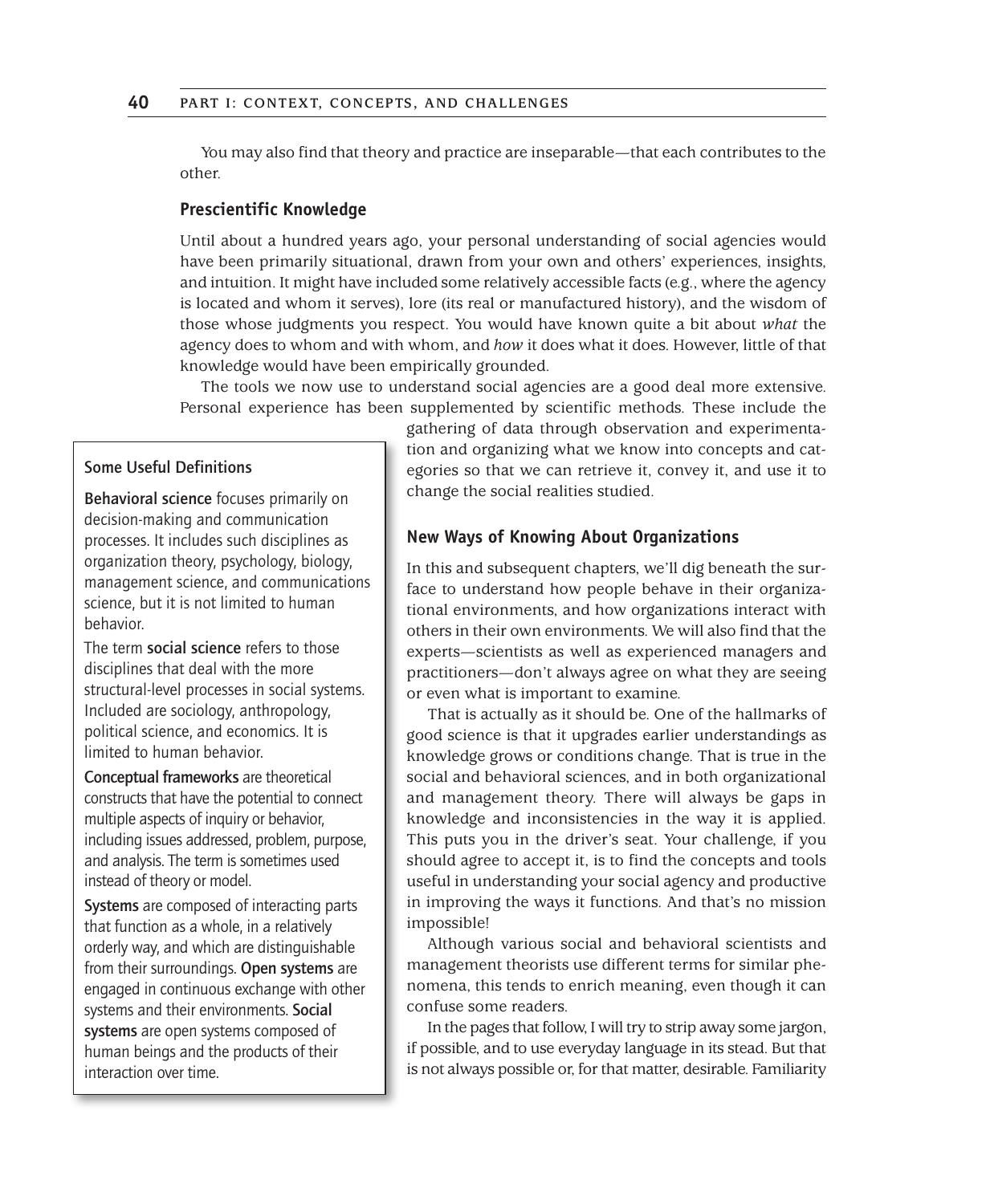with the jargon should make it easier to put yourself in the mind-set of the authors whose work I'll be describing.

## **Chapter Contents**

Many of the challenges faced by social agencies were described in Chapter 1. In this chapter, you'll be introduced to

- Questions most commonly addressed by organizational and management theory
- Seminal theories and perspectives on organizations and their management that emerged over the last hundred years or so, and which continue to influence the ways in which we understand social agencies
- A glossary of terms commonly used by social and behavioral scientists to distinguish between what they refer to as concepts, theories, models, and so on
- A typology of social agencies that can be used to define and compare them to each other

The chapter includes an addendum, a primer on social systems theory. Those of you who are already familiar with systems theories might want to skip this section, or use it as a brief refresher. I've included it because it provides a foundation for many of the concepts, conceptual frameworks, and theories discussed in subsequent chapters.

# **A SHORT HISTORY OF ORGANIZATIONAL THEORIES**

Although often identified with sociology, organizational theory is interdisciplinary. It addresses the reciprocal impacts of social organizations on the behavior, attitudes, and aspirations of organizational members and other insiders, and the relationships of organizations and their social, economic, and political environments. It is specifically interested in processes that shape (and can be used to shape) those relationships.

We'll begin by uncovering some of the questions that can be answered with organizational theory, and then describe how organizational theories developed over time in response to issues of concern, often presenting competing explanations and points of view.

# **Questions That Are Addressed by Organizational Theorists**

# Critical Issues? People and Processes

The All-Families seminars continued on a biweekly basis for several months. During the final session, Simmons asked participants to list the critical issues they'd explored under two categories: (1) peopleto-people issues, and (2) processes and operations issues. He summarized them on two newsprint charts as follows:

*(Continued)*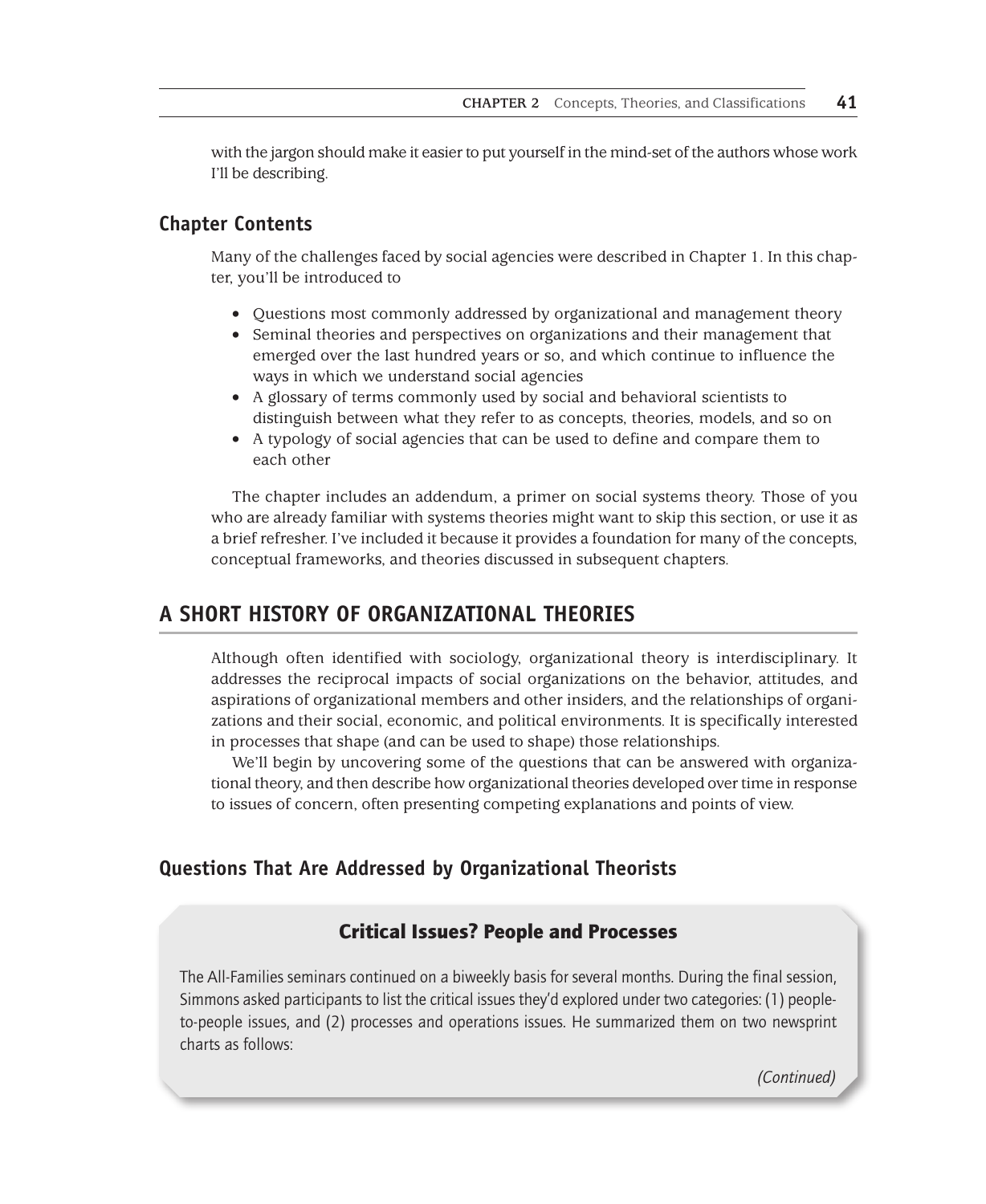| (Continued) |  |
|-------------|--|
|             |  |
|             |  |

| People-to-People Issues at All-Families      |
|----------------------------------------------|
| Motivation, Effort, and Satisfaction at Work |
| Roles and Relationships                      |
| Personalities, Preferences, and Traits       |
| Groups and Teams                             |
| Johs and Careers                             |

Professionalism and Volunteerism

*Processes and Operations in Social Agencies*

Power and Empowerment

Leadership, Management, and Governance

Diversity, Multiculturalism, and Gender

Your Agency's Culture

Structure and Design

Resource Procurement

Simmons may have selected the two categories strategically. The second category appears to deal with the logic of organizations, whereas the first focuses on the *psycho*logic of how people behave in organizations. You'll find both perspectives reflected in the organizational theories discussed in this book. There's an ongoing effort by many theorists to move back and forth between the two perspectives, or to integrate them into a more inclusive whole.

## **From Classic to Contemporary: Organizational Theory Making**

## **The Classic and Neoclassic Theories of the First Half of the 20th Century**

Among the early-20th-century theorists, three contributors stand out. Max Weber examined the relationships between formal rules, equity, and production. Frederick Taylor tended to focus on production tools, while Henri Fayol focused on behavioral outcomes of management practices and training.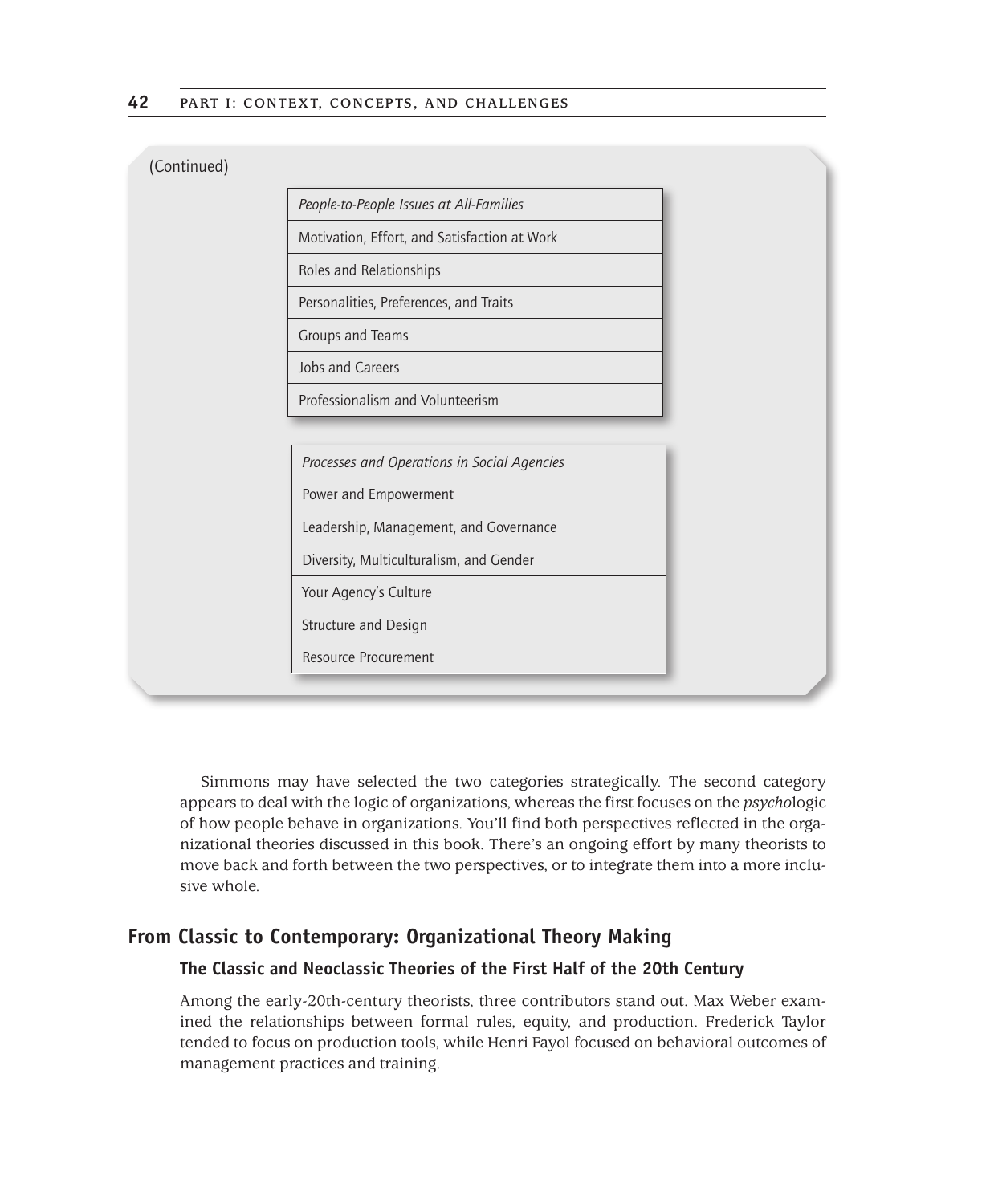**Taylor's Theory of Scientific Management** In 1911, an American mechanical engineer, Frederick Taylor, proposed the scientific design of work and the workplace and the selection and training of employees to improve effectiveness.<sup>4</sup> What came to be referred to as Taylorism emphasized the importance of both specialization and collaboration among workers and managers in achieving organizational goals. Taylor proposed that employees could be recruited and trained to fit the requirements of a job and that their efficiency and output could be increased by changing the conditions of work.

Despite Taylor's claims, *Taylorism* actually represented an engineering, rather than a scientific, approach to management. Taylor and his colleagues developed a variety of tools<sup>5</sup> to improve efficiency and effectiveness. Some of their innovations, like time-management studies and Gantt charts, remain in use to this day.

**Fayol's Theories of Goal-oriented Management** In the same period, Frenchman Henri Fayol proposed 14 principles for effective and efficient goal-oriented management. Drawing on the experiences of effective managers in Europe, he proposed training programs to improve the exercise of central authority, effective communication, equity and fairness in assignments and remuneration, and the promotion of initiative. Fayol's emphasis on promoting organizational harmony and cohesion<sup>6</sup> predated similar concerns by American theorists.

**Weber's Bureaucratic Theory** German historian and sociologist Max Weber bypassed both the charismatic and traditional notions of authority that were prevalent at the end of the 19th century. Instead, he focused on legal and rational authority in organizations. Weber believed that a hierarchically structured bureaucracy could be a permanent social force in modern society.

Bureaucracy's superiority over other forms of organization, he wrote at the end of the 19th century, stemmed from its rational organization, impartiality, and the placement of the organizational rules above the vested interests of individuals. By design, he explained, it had a built-in *formal rationality*,<sup>7</sup> which could protect the organization from irrational human behaviors. Weber's theory of bureaucracy took root in American sociology after it was translated into English by Harvard's Talcott Parsons, some four decades after it was first published in German.

## **Follett's Integrationalist Approach**

As Taylorism was gaining influence among business managers, Mary Parker Follett was examining the impact that people, not rules, procedures, or engineered structures, have on organizations. Although not a social scientist, Follett was, at one stage in her career, a well-regarded lecturer on both business and social service management. Drawing on her experience as a community social worker, she spoke about organizations as *integrative units*, in which each person's contribution to the whole—workers, clients, and others—creates an entirely new entity.<sup>8</sup>

<sup>4</sup> Taylor (1911).

<sup>5</sup> See also Clegg, Kornberger, & Pitsis (2005), Lauffer (1978), Chapters 7–10.

<sup>6</sup> Fayol (1949).

<sup>7</sup> Weber (1947). For a critique of Weber, see Abrahamsson (1977).

<sup>8</sup> Barclay (2005).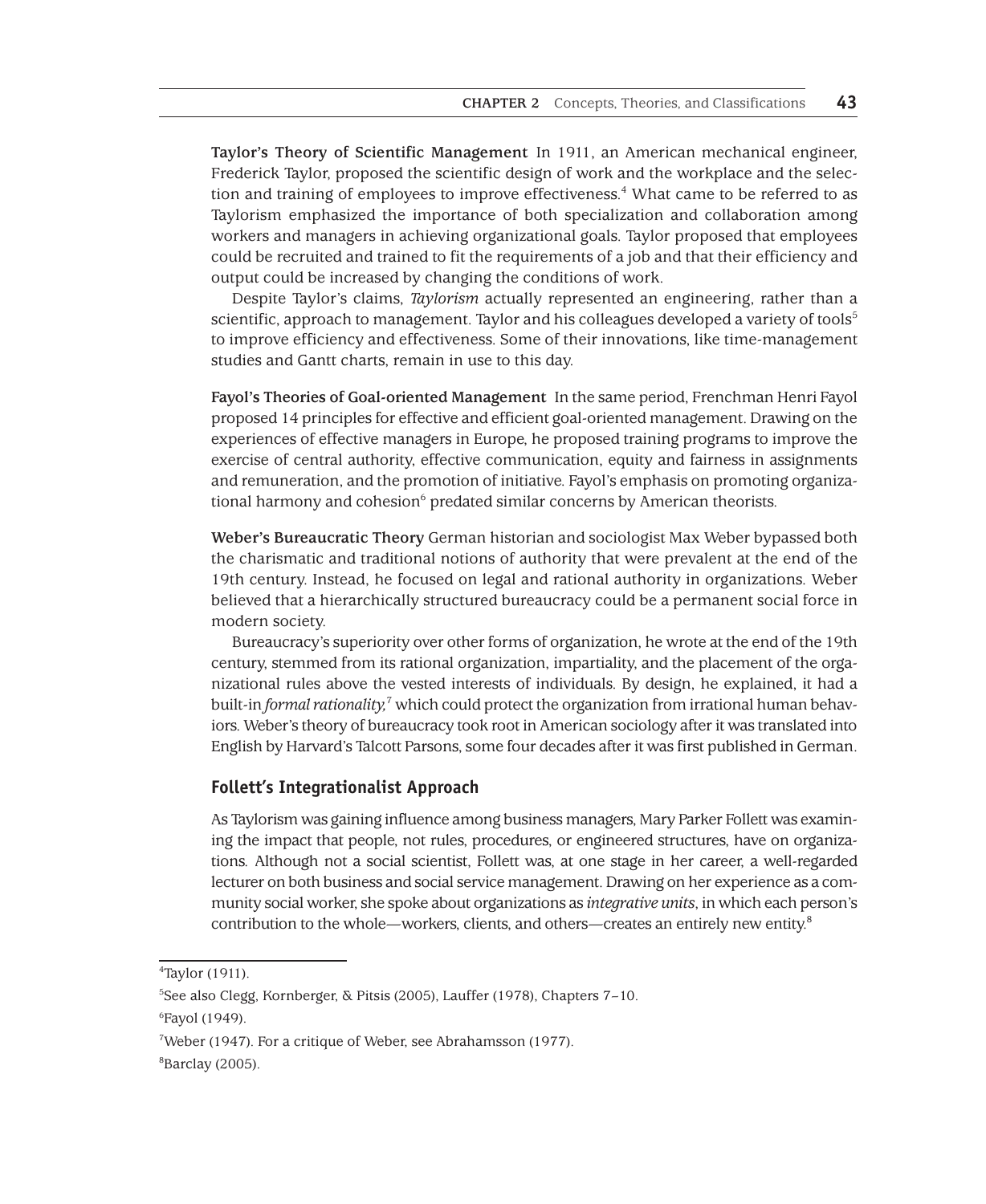Follett observed that integration occurs when "individuals in the organization recognize their interdependence, joint responsibilities and common interests."9 Those individuals might include employees and volunteers, clients, and others with whom they and the organization are interdependent. Her ideas presaged the work of the social and behavioral scientists subsequently associated with what Etzioni referred to as the *interactionalist* model.10 In contrast to Taylor, and Weber (who placed the office above its incumbent), Follett was clearly focused on the *psychologic* rather than the logic of organizations.

## **The Impact of Interpersonal Relations**

**The Functions of the Executive** Fast-forward a decade or so to 1938. In that year, Chester Barnard's book, *The Functions of the Executive,* helped unlock management theory from Taylorism's overly rational, engineering orientation to one in which teamwork, motivation, and leadership were described as keys to productivity.<sup>11</sup> Barnard built on his own experiences as a successful business executive as well as the research conducted at Western Electric's Hawthorne Works near Chicago. The studies conducted by Elton Mayo and his colleagues created quite a stir among organizational researchers and others. They argued that manipulating elements in the workplace's physical environment had little, if any, effect on productivity. This was a direct challenge to Taylorism.

**The Hawthorne Effect** What had come to be known as the *Hawthorne effect* demonstrated the unexpected impact of the research, itself, on work output. As a result of the internal dynamics of the work group being studied, its members shared a desire to please the researchers (who they assumed wanted them to reach a higher level of productivity). $^{12}$ 

Later, Selznick's study of the Tennessee Valley Authority (TVA) $13$  demonstrated how informal interpersonal relations and power struggles within an organization could subvert official organizational goals. Simon, aware of both the Hawthorne and TVA studies, and familiar with Barnard's and Follett's work, proposed a theory of *limited rationality* to account for worker responses to management initiatives and organizational demands $14$ 

## **Mid- to Late-20th-Century Theories: The Instrumental Understanding of Organizations**

Prior to the mid-20th century, there continued to be some distance between organizational theorists, who sought to study organizations as a way of comprehending broad social and cultural processes, and management-oriented theorists who were more interested in understanding what goes on within and between organizations, so as to be able to better

<sup>9</sup> Quoted in Hasenfeld (2009, p. 54).

<sup>&</sup>lt;sup>10</sup>See Etzioni (1964/1997).

 $11$ Barnard (1938).

<sup>12</sup>Roethlisberger & Dickson (1939).

 $13$ Selznick (1949).

<sup>14</sup>Simon (1957).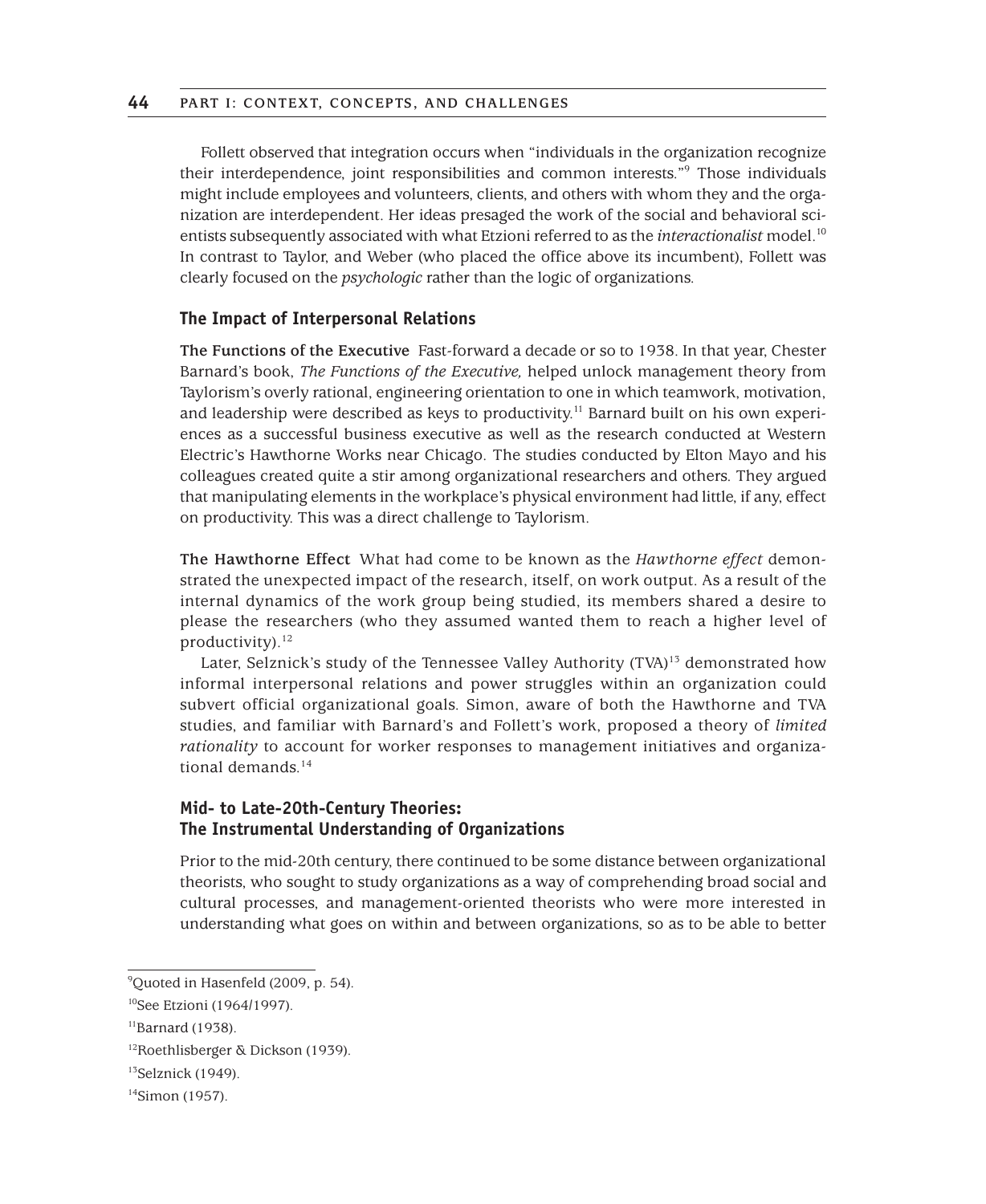manage them. This instrumental focus was intensified during and right after World War II, first as a component of the war effort, and later in efforts to reengineer industry to serve peacetime economic and ideological goals.

By the 1970s, many of the social scientists interested in how organizations work had migrated from academic departments (e.g., sociology, economics, and political science) to professional schools (in particular schools of business administration). They focused on such issues as resource acquisition and allocation, productivity, work motivation and satisfaction, exchange, organizational and interorganizational structure, and other concerns I identified earlier and will address more fully in the chapters to come.

#### **Systems Theory**

In the mid-1940s, Talcott Parsons applied general systems theory to organizations. Developed by Hungarian Ludwig Von Bertalanffy two decades earlier,<sup>15</sup> systems theory was an effort to unify thinking about the social, biological, and physical sciences, and even systems of thought (like mathematics). The term *system* refers to a configuration of parts connected and joined together by a web of relationships. Parsons was intrigued by the possibility that systems theory could be used both as a way of understanding society and of reconfiguring organizational theory.

## **Functional Rationality**

In the mid-1950s, March and Simon borrowed a term from Parsons to address what they referred to as the *functional rationality* of organizations.16 By this, they meant that organizations have a way of behaving that is largely independent of their human participants. Parsons had actually borrowed that term from Karl Manheim who had transposed it from Weber's "*formal" rationality,* thereby imbuing it with a more dynamic and less static quality. A bit later, James D. Thomson—aligning himself with Parsons—generated a number of propositions about how organizations, under norms of rationality, seek to overcome uncertainty and the consequences of limited control over their circumstances.<sup>17</sup>

## **Consolidating Organizational Theories Into Schools of Thought**

In the mid-1960s, two theorists consolidated all the conceptual frameworks that were current at the time into several categories.

**Etzioni's Four Models** Amitai Etzioni postulated four models of organizational thought:

• The *rational model* of scientific management drew heavily on the work of Taylor and Fayol. It presumed that people operate out of rational motives, and emphasized work and workplace designs as ways of increasing efficiency and reducing costs.

• *Interactionalist models* were inspired by the work of Elton Mayo and his associates. They were supported by a number of sociologists at the University of Chicago and, later, by the work of Kurt Lewin and others.

<sup>&</sup>lt;sup>15</sup>Von Bertalanffy (1968).

<sup>16</sup>March & Simon (1958).

 $17$ Thompson (1967).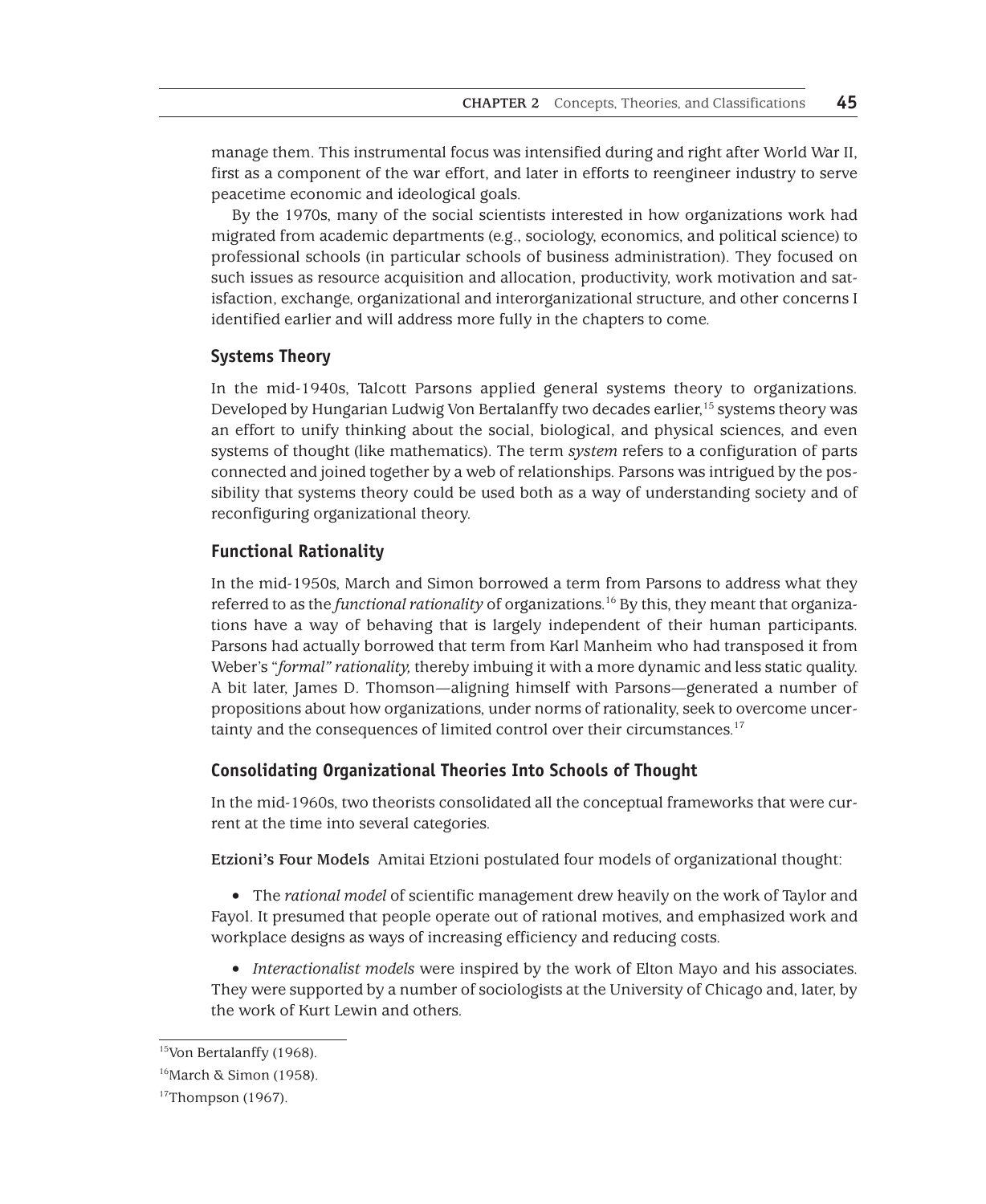• The *structural model,* initially inspired by the work of Max Weber, was later taken up and modified by others like Mintzberg.18 Its focus was on the tensions between individual and organizational needs, conflicts of interest, and organizational structural configurations.

• The *compliance model* emphasized the coercive, utilitarian, and normative aspects of power and control in organizations.19

**Scott's Three Perspectives** W. Richard Scott and his colleagues were interested in the vantage point—the *perspective*—from which one views organizations.<sup>20</sup> They describe

• *A rational systems perspective* that perceived organizations as striving to achieve a degree of technical rationality with a logic of their own, regardless of the persons who work within.<sup>21</sup>

• A *natural systems perspective,* which observed that people *do* bring aspects of themselves into organizations, and that these aspects may overshadow the organizational roles they are expected to perform.22 Subsequent research on *human relations* in the workplace addressed such concerns as motivation and satisfaction,<sup>23</sup> role and work group behavior,<sup>24</sup> and organizational culture.<sup>25</sup>

• The *open systems perspective,* which perceived organizations as likely to respond to external and internal environmental preferences, opportunities, and threats. Rapidly changing environments may require organizations to defer formalization of rules and structures in favor of flexibility and ad hoc arrangements.<sup>26</sup>

**Field Theory** Kurt Lewin, influential in social psychology and sometimes referred to as the father of group dynamics, attempted to apply a theoretical framework (field theory) to cut across the divide between theory and action, and between the logic and the psychologic<sup>27</sup> In brief, Lewin viewed a person's social environment (life space) to be a dynamic field that is impacted by the interaction of human consciousness, and elements of the social environment. Just as an organizational environment can cause predictable types of psychological experience for its members (e.g., staff and clients), the psychosocial state of its key members can influence the agency milieu.

Like Lewin, many organizational theorists continued to move back and forth between using their studies of organizations to better understand society and to solve organizational problems.

<sup>18</sup>Mintzberg (2007).

<sup>19</sup>Etzioni (1964/1997, 1975).

<sup>20</sup>Blau & Scott (1962/2003). Also Scott (1992), Scott & Davis (2006).

<sup>21</sup>Morgan (1997), Lewis, Packard, & Lewis (2007), Kettner, Moroney, & Martin (2009).

<sup>&</sup>lt;sup>22</sup>Selznick (1949, 1992).

<sup>23</sup>Herzberg, Mauser, & Snyderman (1993), Hackman & Oldman (1980).

<sup>24</sup>Argyris (1964), Cartwright & Zander (1968), Katzenbach & Smith (2003).

 $25$ Schein (1990).

<sup>26</sup>Mintzberg (1983, 2007).

 $27$ Lewin's writngs on field theory and other contributions are reprinted in Lewin (1999).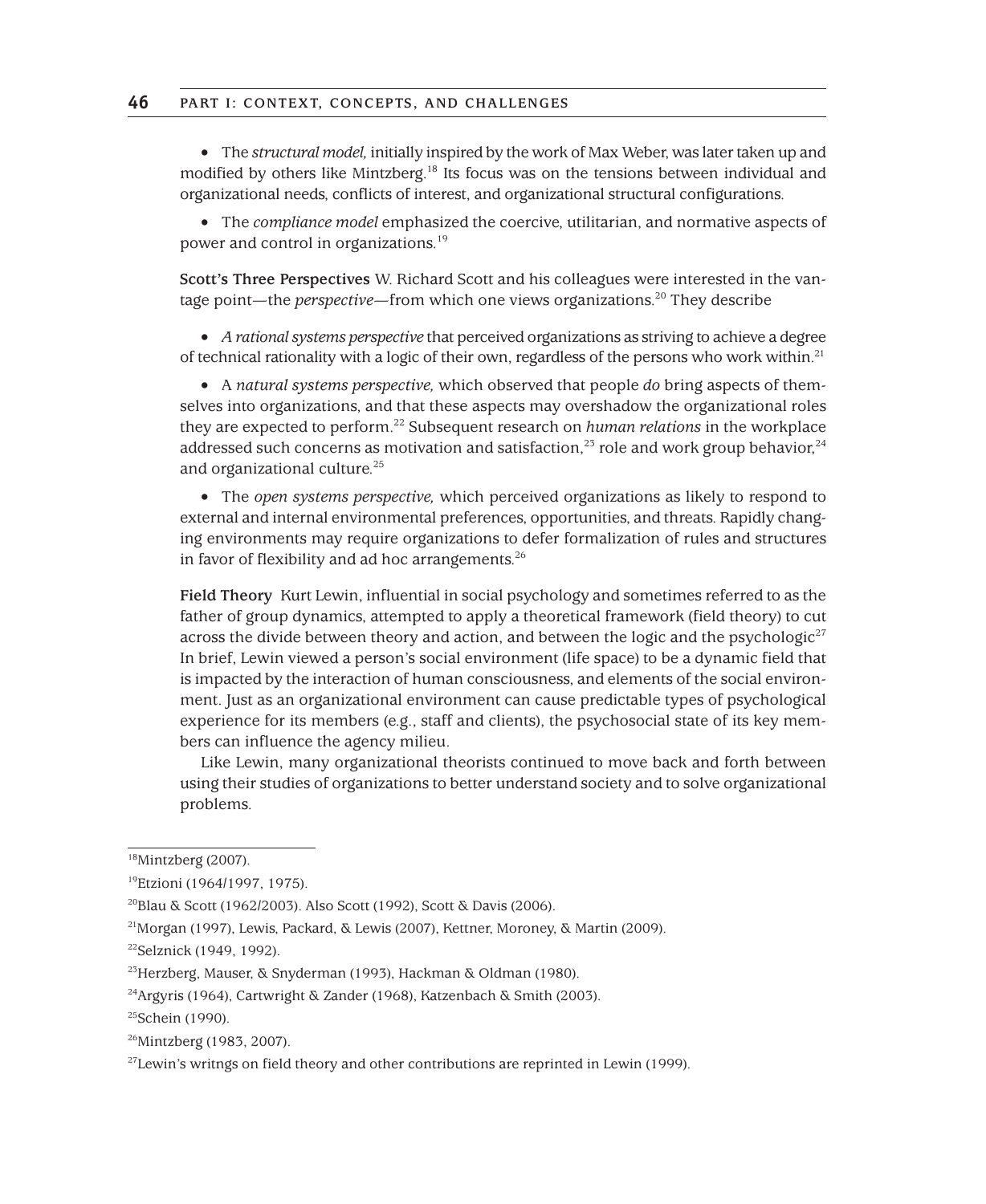## **Postmodernism**

A postmodernist approach to organizational theory gained some prominence in the early 1990s, and continues to grow in influence. It contests the empirically based and positivist theories described. It eschews quantitative approaches to data collection in favor of gathering organizational stories, some of which may reflect multiple narratives.<sup>28</sup> Because postmodernists tend to see organizations as a patchwork quilt of multiple perceptions, they often refuse to take sides between narratives (descriptions and explanations).

Instead, they are likely to explore the potential outcomes of pursuing one or another of the narratives while also promoting discourse between those holding different perspectives, in the hopes of eventually arriving at a common understanding of what is correct or incorrect, true or false. For the postmodernists, truth is relative and may change with time and circumstances. This approach can lead to a radically different interpretation of reality.

# **USING CONCEPTS AND THEORIES**

## **Organizing and Communicating Organizational Theory**

As is true in all the sciences, organizational and management theorists observe reality, categorize it, and generalize from their observations. To do so, they use specific terms that are intended to convey their discoveries and/or understandings. These include:

- metaphors,
- typologies, and
- concepts, conceptual frameworks, paradigms, models, and theories.

#### **Metaphors**

Metaphors explain observations by implying a comparison to (or similarity with) something else. The word *organization,* itself, is a metaphor. It is drawn from a Greek root word associated with the concepts of work or tool, suggesting it has a purposive function and can be used for doing something. The term social *agency* implies action on someone else's behalf.

When we describe organizations as *machines,* we are implying that they have an instrumental purpose, require *resources* to *operate,* and can be *engineered* in such ways as to improve *performance* and reduce *costs.* When we talk about *mapping* the agency's *environment,* taking a *snapshot* of its current services, *linking* it with other agencies and *stakeholders, charting* its resource *flow,* its cultural *artifacts,* or describing its *inputs* and *outputs,* we are using other metaphors to convey a mental image that we see as representative of reality.

## **Typologies and Classifications**

Typologies are used to categorize and compare ideal types so as to better understand their similarities and differences. Among the many typologies referred to in this text are those

<sup>28</sup>Hatch (1997), Burrell (1992).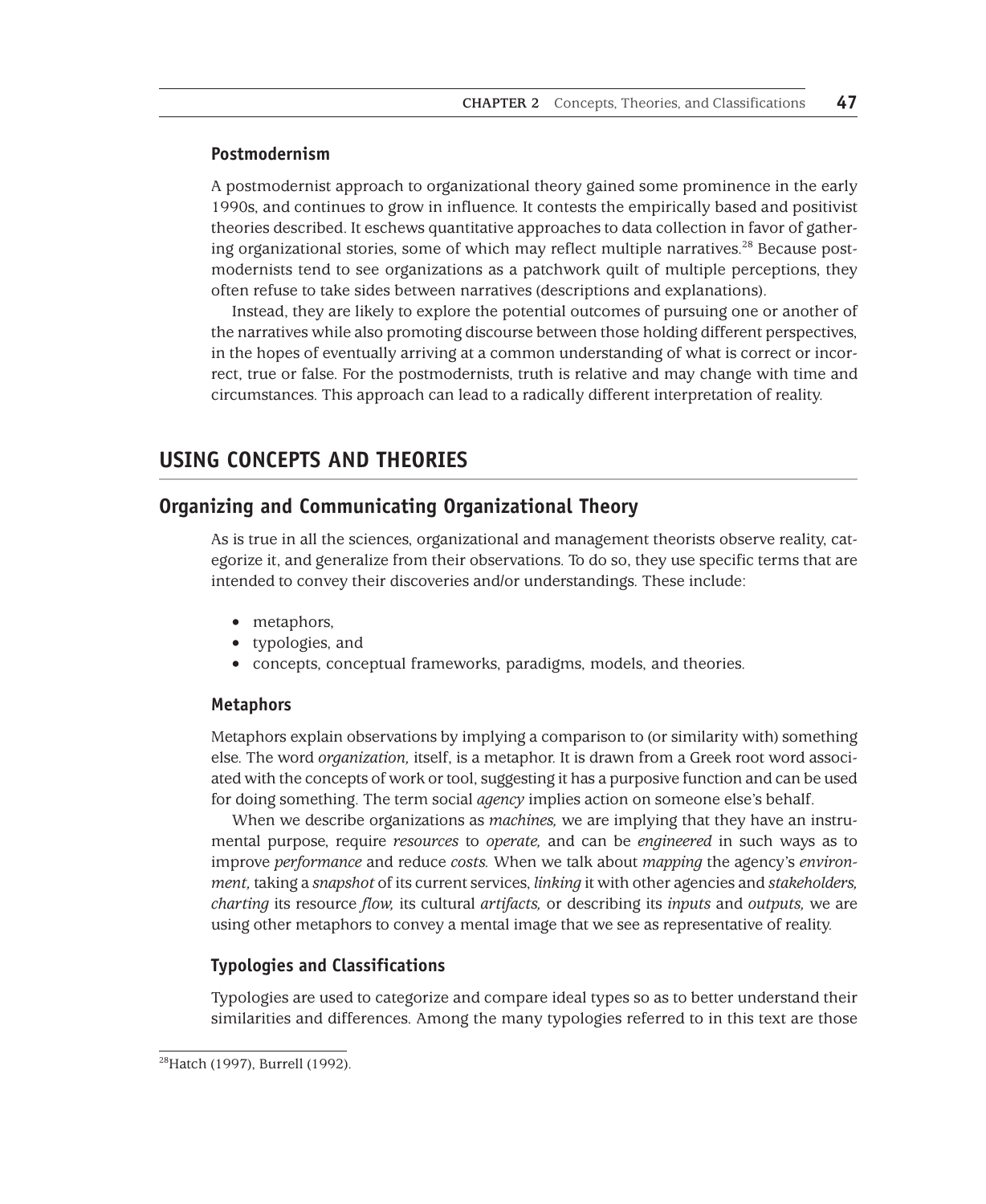that address personality traits, motivation, organizational structures, sources of leadership authority, and systems functions. In the social and behavioral sciences, typologies have not yet achieved the rigor that taxonomies have achieved in the biological and physical sciences.<sup>29</sup>

However, without them it would be difficult to focus on phenomena that concern us. For example, later in this chapter, we'll be examining a typology of social agencies. It may help you differentiate your agency from others, and even suggest how the agency might change by adding to or reducing from its current characteristics.

## **Concepts, Conceptual Frameworks, Theories, and Models**

In general, social scientists use the term *theory* to designate a systematized body of knowledge that is empirically grounded, and can be used for explanatory and predictive purposes. In contrast, the term *concept*, as used by some social scientists, refers to a general idea or mental image of some phenomenon.

The term *conceptual framework* is sometimes used to designate a pre-theory, which can be understood to be an effort to connect all the relevant information and concepts that can guide action or research. To confound things further, *conceptual frameworks* are sometimes referred to as models and at other times as working assumptions. To make all this even more perplexing, some social and behavioral scientists refer to theories and to clusters of theories as conceptual frameworks. Don't despair. The confusion in terminology is partly the result of differences in the uses of some terms in different social sciences and different time periods, but most of all, it's due to the inventiveness of people in the social sciences (to whom we should all be grateful).

Table 2.1 presents some of the most common understandings of the terminology used by organizational researchers and theorists.

## **A Typology of Social Agencies**

If someone were to ask you *what kind* of agency you practice in, chances are your response might include something about

- The services it provides, or fields of service within which it could be located
- The economic sector within which it operates
- The characteristics of its clients and client systems
- The processes it uses and outcomes it seeks
- Its size, location, and structural configuration
- Minority relevance

We'll take these one at a time

## **Grouping Social Agencies by Fields or Types of Service**

**Fields of Service** Social agencies tend to be associated with certain *fields of service.* Examples are presented in Table 2.2.<sup>30</sup>

<sup>29</sup>For example, biological taxonomic classifications include *kingdom, phylum, class, order, family, genus,* and *species.*

<sup>30</sup>See Jansson (2008), Midgley, Tracey, & Livermore (2000), and Glicken (2007).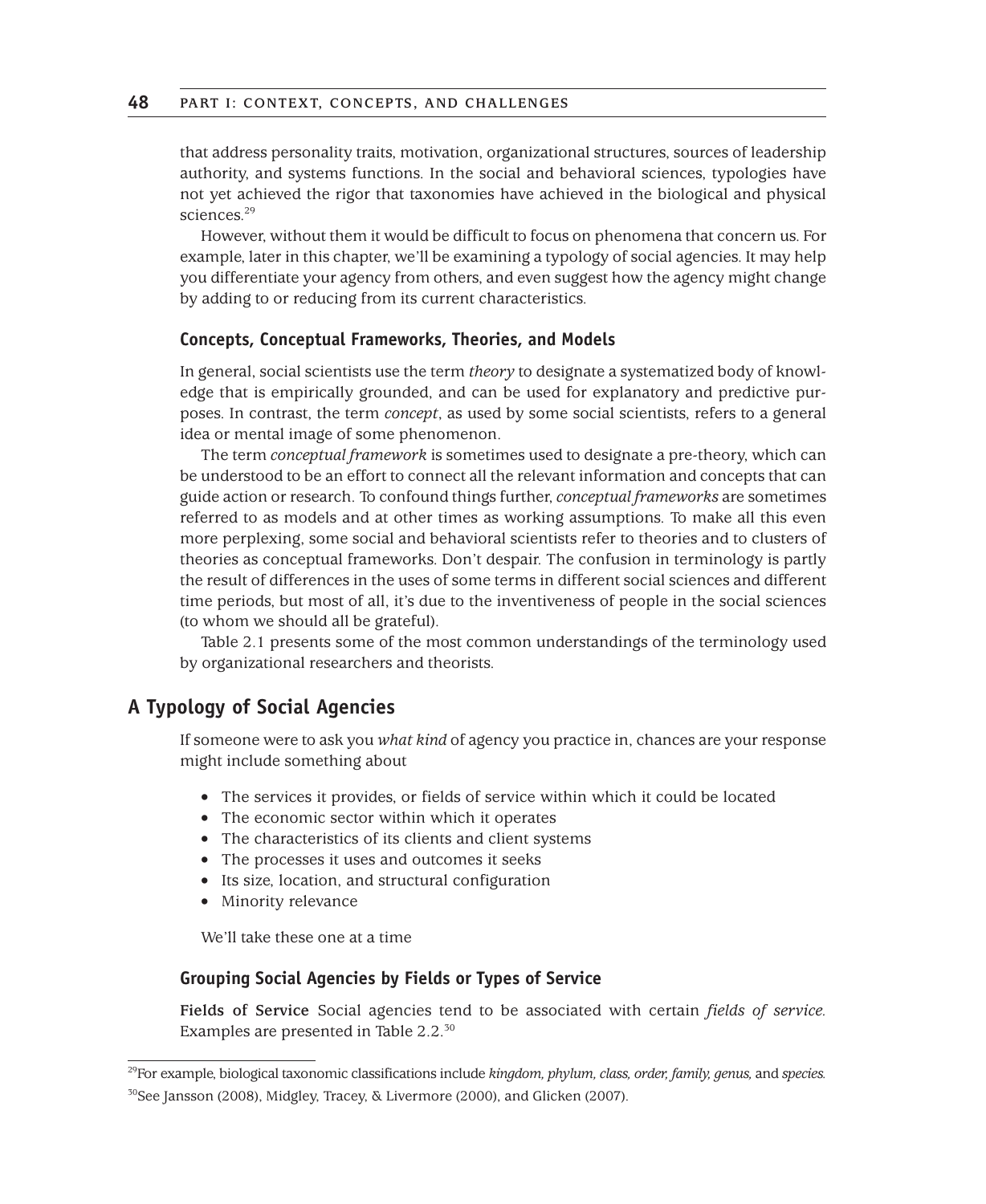|  | Table 2.1 Some Understandings About Theories, Conceptual Frameworks, and Models |  |  |  |  |
|--|---------------------------------------------------------------------------------|--|--|--|--|
|--|---------------------------------------------------------------------------------|--|--|--|--|

| <b>Term</b>             | Description and Discussion                                                                                                                                                                                                                                                                                                                                                                                                                                                                                                                                                                |
|-------------------------|-------------------------------------------------------------------------------------------------------------------------------------------------------------------------------------------------------------------------------------------------------------------------------------------------------------------------------------------------------------------------------------------------------------------------------------------------------------------------------------------------------------------------------------------------------------------------------------------|
| Concept                 | A concept is a mental image or general notion of something. It summarizes<br>observations and ideas about all the characteristics of that image. Some concepts, like age<br>and gender, are easily understood. Others, like group or organizational behavior, can be<br>observed, whereas some like attitudes and motivations are, at best, inferred.                                                                                                                                                                                                                                     |
| Conceptual<br>Framework | A conceptual framework is a grouping of interrelated concepts used to explain a<br>particular pattern or behavior. The term is also used in lieu of theory, model, and paradigm.<br>Examples: Porter's job characteristics model or Maslow's common human needs theory.                                                                                                                                                                                                                                                                                                                   |
| Model                   | A model is a representation of reality. Some examples:<br>• Causal model-abstraction of a cause-and-effect relationship<br>• Program model-a service or intervention approach<br>• Role model-a person who serves as a behavioral or moral example<br>• Statistical model-a set of mathematical equations that describe behavior in terms<br>of probability distributions<br>• Working model—a preliminary formulation of a theory or program that is used as an<br>initial guide for thought or action<br>• Business model—a framework expressing the administrative logic of the agency |
| Paradigm                | The term paradigm is often used as a synonym for either a model or a conceptual<br>framework. A paradigm shift is an entirely new way in which a concept is understood or<br>defined.                                                                                                                                                                                                                                                                                                                                                                                                     |
| Perspective             | A perspective is a point of view related to one's vantage point or experience.<br>Perspectives can be individual or shared.                                                                                                                                                                                                                                                                                                                                                                                                                                                               |
| Theory                  | A theory is a grouping of related facts, concepts, and hypotheses that is both<br>descriptive and interpretive. Example: systems theory. When causal theories are framed<br>as guides to action in professional situations, they are referred to as (professional)<br>practice principles, or practice theories.                                                                                                                                                                                                                                                                          |

Both the fields and what they are called emerged over time, often in response to the historic developments summarized in Chapter 1. Their names tend to reflect the populations served and problems addressed. A list of fields in other countries might differ from those found in the United States. Some less-developed countries might have very few formalized service programs, whereas highly developed societies are likely to have diverse and specialized fields of service.

**Direct or Indirect Services** Direct services are aimed at helping people improve their quality of life through capacity building and empowerment. Indirect services are designed to affect those conditions that limit client access to the sources of well-being, and to support the work of direct services.<sup>31</sup> See Table 2.3 for examples of each.

<sup>&</sup>lt;sup>31</sup>Garvin & Tropman (1997).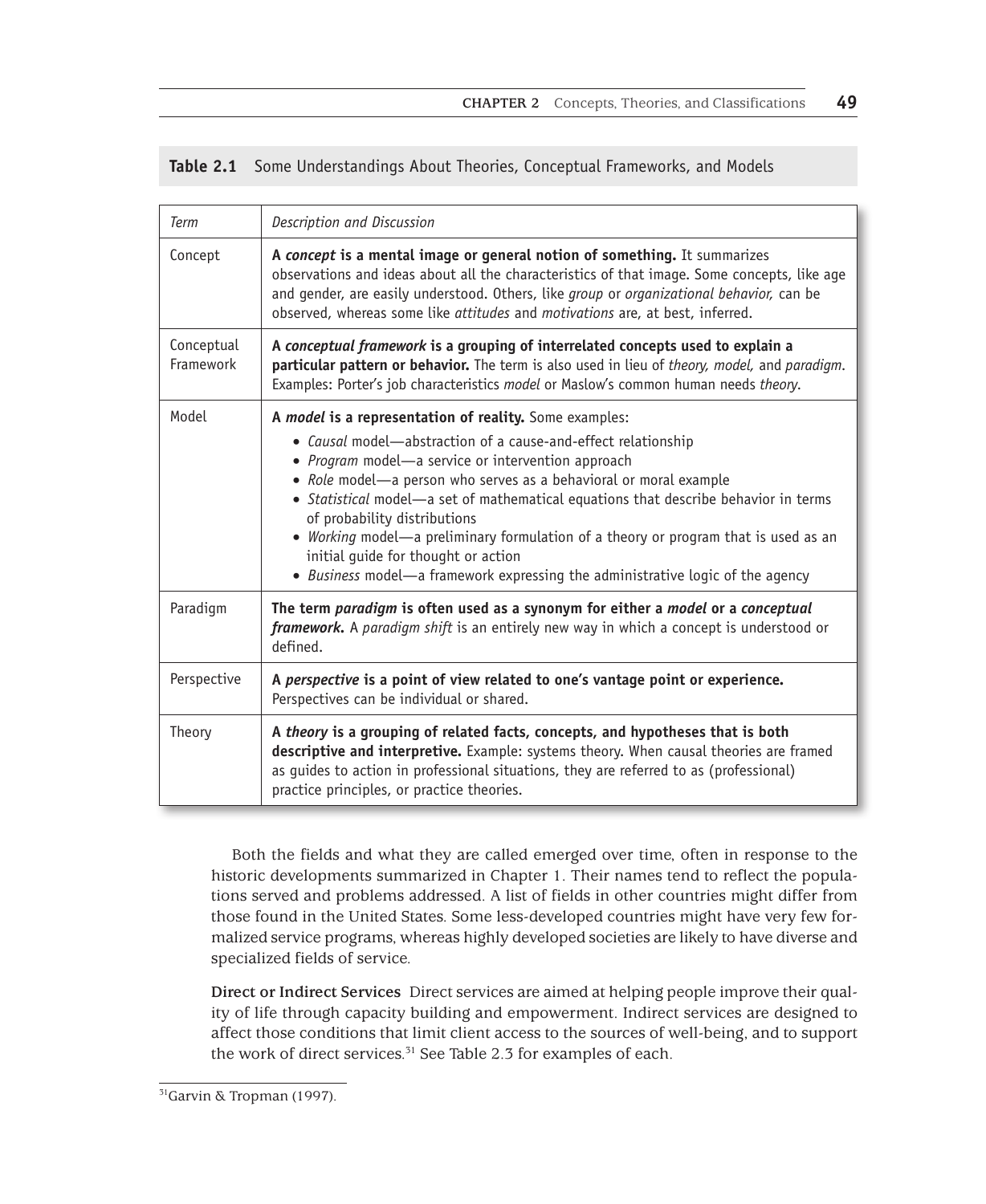## **Table 2.2** Fields of Service in the United States

| • Child Welfare<br>• Income and Employment<br>• Health Care<br>• Corrections<br>• Disabilities<br>• Education | • Family Issues<br>• Mental Health<br>• Leisure and Recreation<br>• Housing and Community Development<br>$\bullet$ Aging |
|---------------------------------------------------------------------------------------------------------------|--------------------------------------------------------------------------------------------------------------------------|
|---------------------------------------------------------------------------------------------------------------|--------------------------------------------------------------------------------------------------------------------------|

| Service Focus                                                             | Change Aim | Examples                                                                                                                                                                                                                                                                                                                             |  |  |
|---------------------------------------------------------------------------|------------|--------------------------------------------------------------------------------------------------------------------------------------------------------------------------------------------------------------------------------------------------------------------------------------------------------------------------------------|--|--|
| Direct Services<br>Client Capacity<br>Building and<br>Empowerment         |            | • Family counseling to enable parents and children to<br>communicate more effectively<br>• Job training and placement of disabled adults<br>• Engaging neighborhood residents in community building                                                                                                                                  |  |  |
| Indirect<br>Improving<br>Conditions That<br>Services<br>Impact Well-Being |            | • Advocacy aimed at eliminating discrimination in housing<br>• Fundraising to create camper scholarships<br>• Community coalition building to reduce competition and<br>increase coordination and service effectiveness<br>• Managerial intervention to assure that services are effectively<br>coordinated and efficiently provided |  |  |

## **Table 2.3** Distinguishing Between Direct and Indirect Services

## **Grouping Social Agencies by Economic Sector**

The sector within which an agency operates—public, nonprofit, or proprietary—can have a significant impact on what services are provided and how they are delivered.

**Public Social Agencies** Public social service agencies operate as units of the federal, state, and substate, or local governments. Authorized to provide services within specific jurisdictions, their services are monitored by public commissions that oversee their quality of services as well as agency productivity and efficiency. In general, public social services are designed to

- *Protect* people at risk—especially those with insufficient access to nutrition, health, housing, and other resources
- *Equalize* opportunities for self-advancement and *eliminate barriers* to service through antidiscrimination and affirmative action legislation or through educational services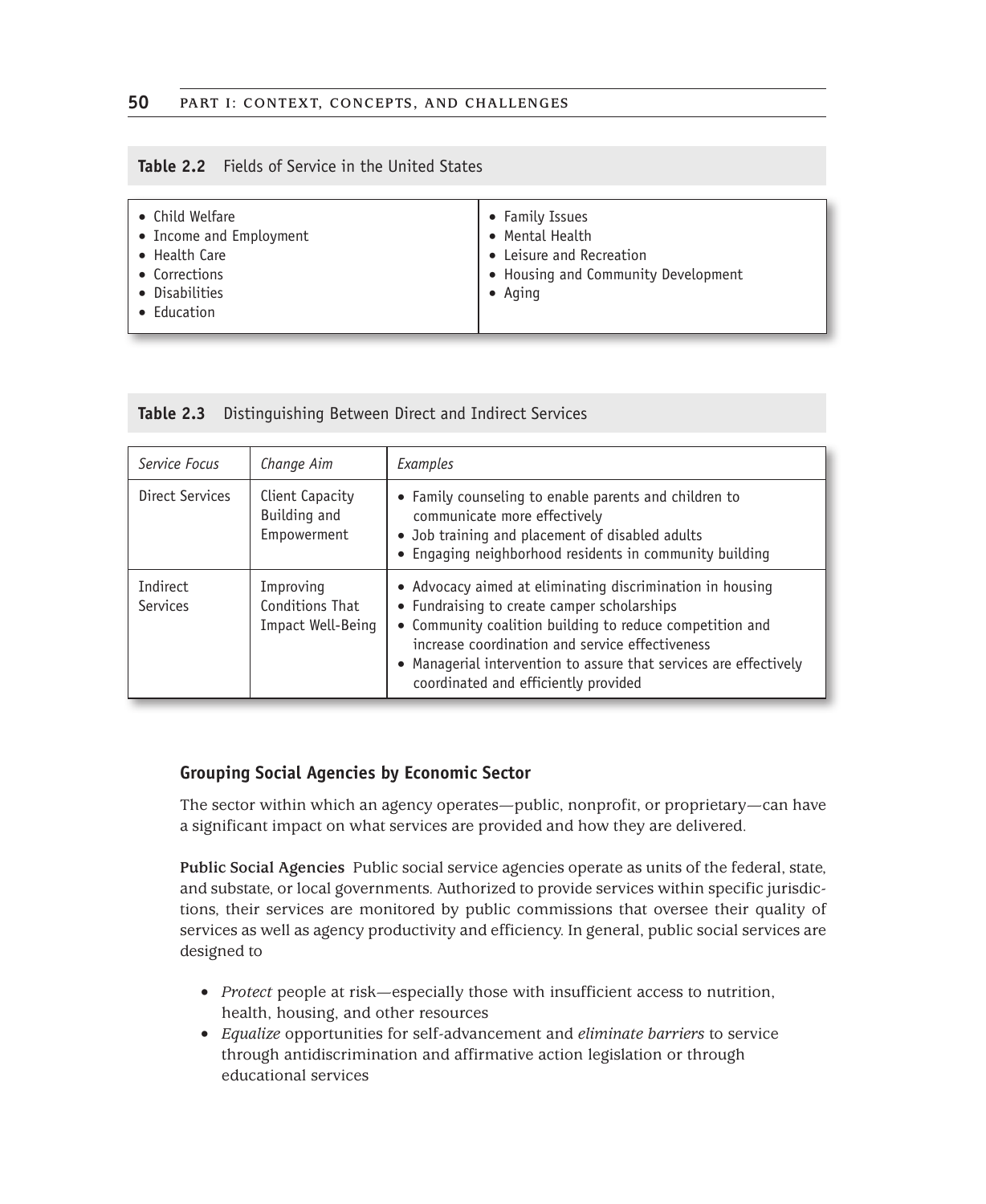**Proprietary Service Providers** Although proprietary social agencies have no special obligations to the public welfare or to the communities within which they operate, they are obliged to provide good quality services at reasonable costs and under various government and licensing regulations. Since the 1980s, there has been rapid growth in the number of for-profit agencies that provide residential services (homes for the aged, nursing care, and juvenile corrections). Some are licensed to operate within a single state, whereas others do business in many states. Surplus profits are distributed to shareholders—the corporation's owners. Their income is generally based on fees for service, some of which may be covered through third-party payments.

**Nonprofit Social Agencies** Like for-profits, voluntary (nonprofit) agencies must also incorporate under relevant state laws. However, they do so under Section 501(c)(3) of the federal tax code which permits them to avoid paying taxes on income and expenditures, and to provide receipts to their donors who receive tax exemptions for their financial and noncash gifts, as specified by relevant federal, state, and local tax laws.

In addition to charging fees for some services, nonprofits engage in a wide variety of fundraising activities. They tap a broad array of philanthropic sources, ranging from foundations to corporate and individual donors. They may conduct income-generating sales of goods or services without paying taxes on profits, so long as the income is used for charitable purposes and the activity is somehow related to the nonprofit's main purpose and is not considered unfair to the private sector.

**The Blurring of Lines Between Sectors** There is a good deal of blurring between the lines that distinguish the three sectors. For example,

- public agencies often purchase the services of for- and nonprofit agencies,
- for-profits are permitted to establish nonprofit subsidiaries, and
- nonprofits may set up for-profit, income-earning (and taxable) subsidiaries of their own.

Agencies in all three sectors are subject to external regulations. For example, public programs may be regulated under provisions of the legislation that brought them into being. Voluntary and proprietary agencies may be subject to state and local licensing procedures, and to accreditation from voluntary organizations, like the Council on Social Work Education (which accredits schools of social work), the Child Welfare League, or the American Hospital Association. Table 2.4 provides additional comparisons between the sectors.

## **Grouping Agencies by Levels of Intervention and Definitions of Clients**

All social agencies define their services as being directed to individuals, families, and/or larger systems. For example, counseling and treatment services may be offered to individuals or families. Consultative services may be offered to organizations.

**Client Systems and Change Agents** All social agencies are involved, in some way, with planned change. *Planned change* is seen as a deliberate effort to apply valid knowledge to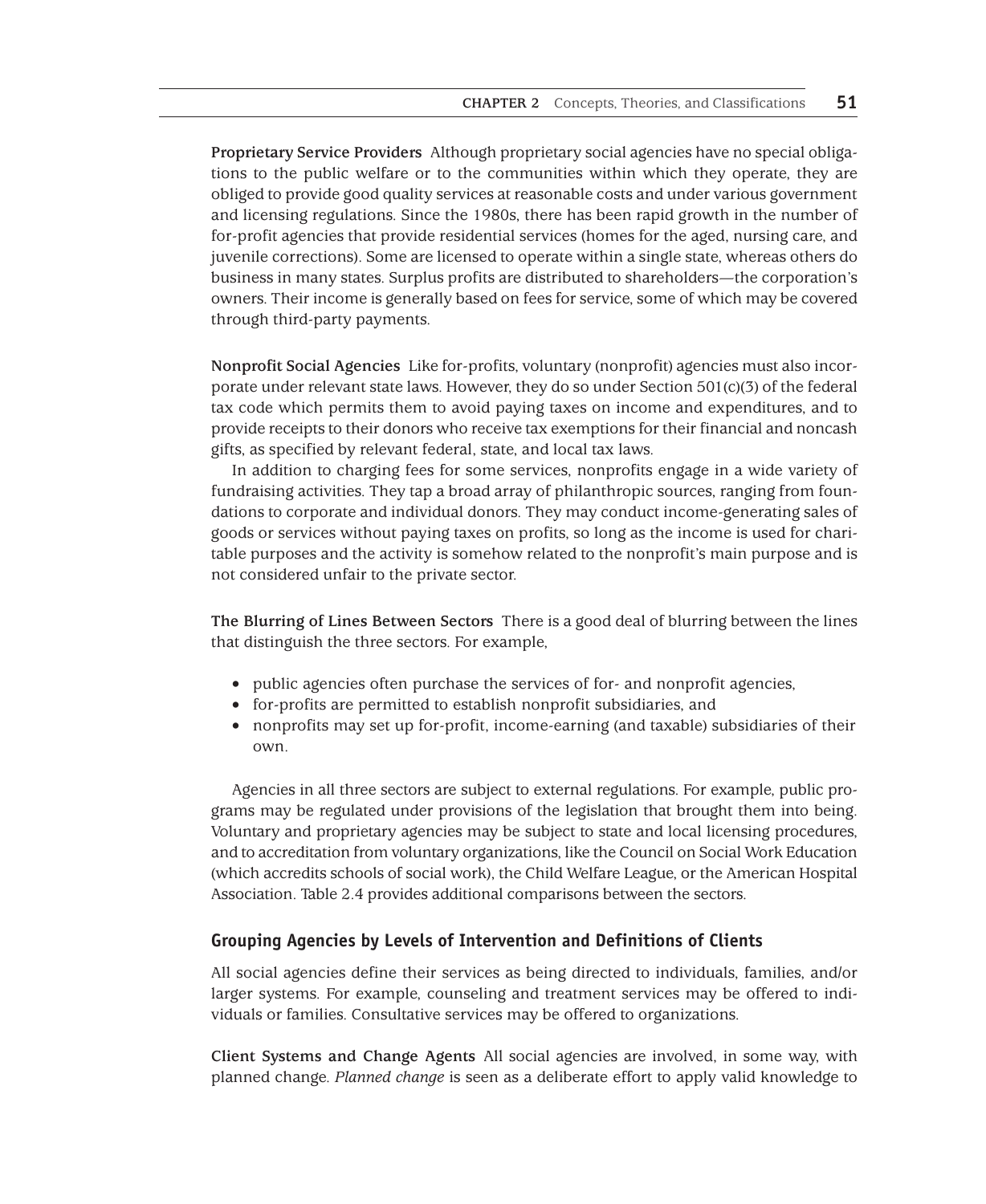| Nonprofit Agencies            |                                                                                                                          | <b>Public Agencies</b>                                                                                                        | For-profit Agencies                                                                                                                |  |  |
|-------------------------------|--------------------------------------------------------------------------------------------------------------------------|-------------------------------------------------------------------------------------------------------------------------------|------------------------------------------------------------------------------------------------------------------------------------|--|--|
| Ownership and<br>Governance   | The board sets policy,<br>hires the director, serves<br>as trustee of community<br>interest, and reviews<br>performance. | Policies and programs are<br>determined by public<br>bodies, which appoint<br>oversight committees to<br>monitor performance. | The board hires the exec.<br>monitors productivity, and<br>distributes profits, when<br>appropriate, to corporate<br>shareholders. |  |  |
| Income and<br>Other Resources | Grants, cash and noncash<br>gifts, POSCs, <sup>32</sup> and fees                                                         | Governmental<br>appropriations,<br>supplemented by fees and<br>charitable gifts                                               | Fees for service, third-<br>party payments, and POSCs                                                                              |  |  |
| Collaborations                | Joint efforts with other<br>service organizations are<br>common.                                                         | Collaborations tend to be<br>defined by legal<br>requirements.                                                                | Joint activities are limited<br>to quality enhancement or<br>cost reduction.                                                       |  |  |

|  |  | Table 2.4 Comparisons Between Nonprofit, Public, and For-profit Agencies |  |  |  |
|--|--|--------------------------------------------------------------------------|--|--|--|
|--|--|--------------------------------------------------------------------------|--|--|--|

fixing, correcting, or eliminating undesirable behaviors and conditions that are considered troubling (the *target of change*). To be effective, planned change requires a level of collaboration between the *change agent* and *client system,* without which it would be difficult to adapt knowledge to the client's realities, and less likely that the intervention would take hold.

The italicized words, above, were defined and described by Kurt Lewin and his associates.<sup>33</sup> These terms resonated strongly within the social work and other professions and were extensively used by social agencies in the 1960s and 1970s to describe their intervention strategies. They've recently been reapplied to human service and management practice.34

**Clients in the Change Process** All human services are aimed at bettering social conditions or improving the capacity of people to deal with those conditions. That means helping people to change their circumstances or to change themselves. When clients and client systems are the objects of a change, they are treated as raw materials (e.g., like raw clay to be molded into a figurine).<sup>35</sup> However, when clients are engaged in determining the outcome and methods of change, they become both subjects and objects of the process.

**Social Agencies and Empowerment Practice** The expectation that agency clients must be active participants in the intervention process is not without its contradictions. Agencies often demand some degree of client compliance—such as acceptance of the rules governing a treatment process and other agency requirements. Paradoxically, the intervention is

 $32$ POSC = purchase of serivce contract.

<sup>33</sup>Lewin (1999). See also Lippitt, Watson, & Westley (1958), Bennis (1966).

<sup>34</sup>Mehr & Kanwischer (2007), Valverde (2007).

 $35$ Hasenfeld (2010).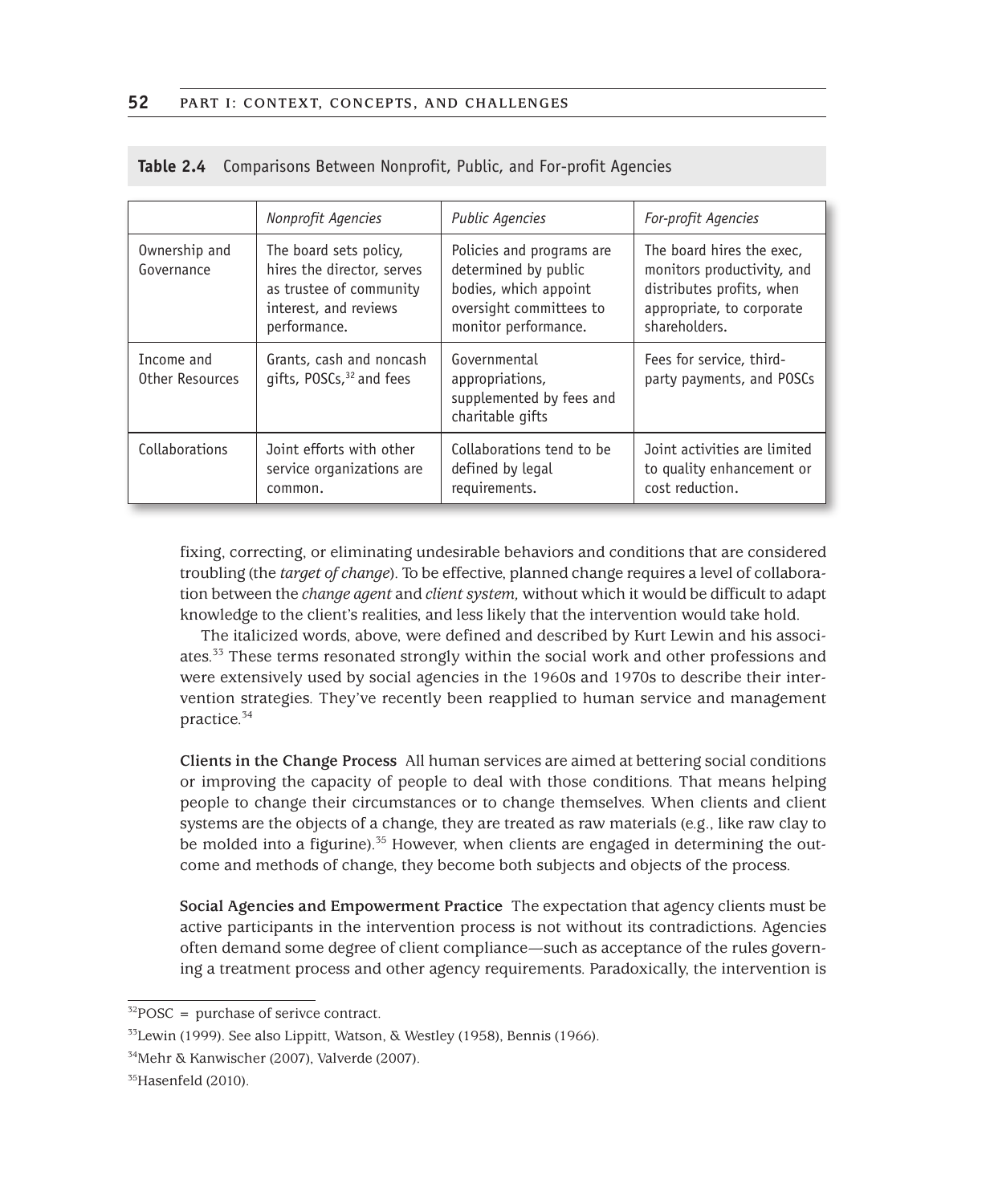likely to be defined as successful only when the client has achieved a significant level of self-management and empowerment.<sup>36</sup>

#### **Grouping Agencies by Processes and Outcomes**

Some agencies define themselves by what they do and how. Others define themselves by outcome or goals sought.

**Processes** The term *process* is often used to encompass the practice methods and other means used to effect change. Some agencies limit their activities to specialized processes. Several agencies might share the goal of reducing infant mortality, but specialize in different processes aimed at achieving that end. For example, Agency A provides training programs on nutrition to pregnant women at risk of producing underdeveloped embryos and infants with low birth weight, factors associated with high levels of infant mortality. Agency B does not specialize in issues pertaining to pregnancy or infant mortality. It defines itself as a community training resource that specializes in the use of group-training methods to address many kinds of behavioral problems.37 Both define themselves as training agencies.

**Outcomes** In contrast, Agency C a prenatal clinic might be more focused on ends, using a wide variety of methods to reduce infant mortality, such as professional counseling, peer coaching, regular medical checkups, and housing assistance when necessary. Agencies that focus on specific outcomes might be very flexible in terms of the methods used.

## **Grouping Agencies by Location**

**Location of Services** Some agencies are defined largely by the locales they serve. For example, a neighborhood center may restrict its services to residents of the immediate area. In contrast, a corporation might own and manage residential care centers for conceptually challenged older adults in a number of locales.

**Location of Resource Suppliers and Program Partners** In some cases, agencies generate financial and other program support from within the same locales in which they provide service. However, other agencies may have access to resource suppliers from outside their community of service. Location can be everything. For example, an agency serving a lowincome neighborhood may have access to a nearby university and many of its resources. It can use that proximity to recruit interns from the schools of social work, public health, and law, thereby significantly increasing its service capacity and, sometimes, reducing its costs.

## **Defining Agencies by Size and Configuration**

**Size** Some agencies are both local and small. Some are local but large and complex. Size can be a factor in an agency's structural configuration.<sup>38</sup>

<sup>36</sup>Hasenfeld (2010), Cox & Parsons (2000).

<sup>37</sup>Example taken from Kettner, Moroney, & Martin (2008).

<sup>&</sup>lt;sup>38</sup>Mintzberg (2007).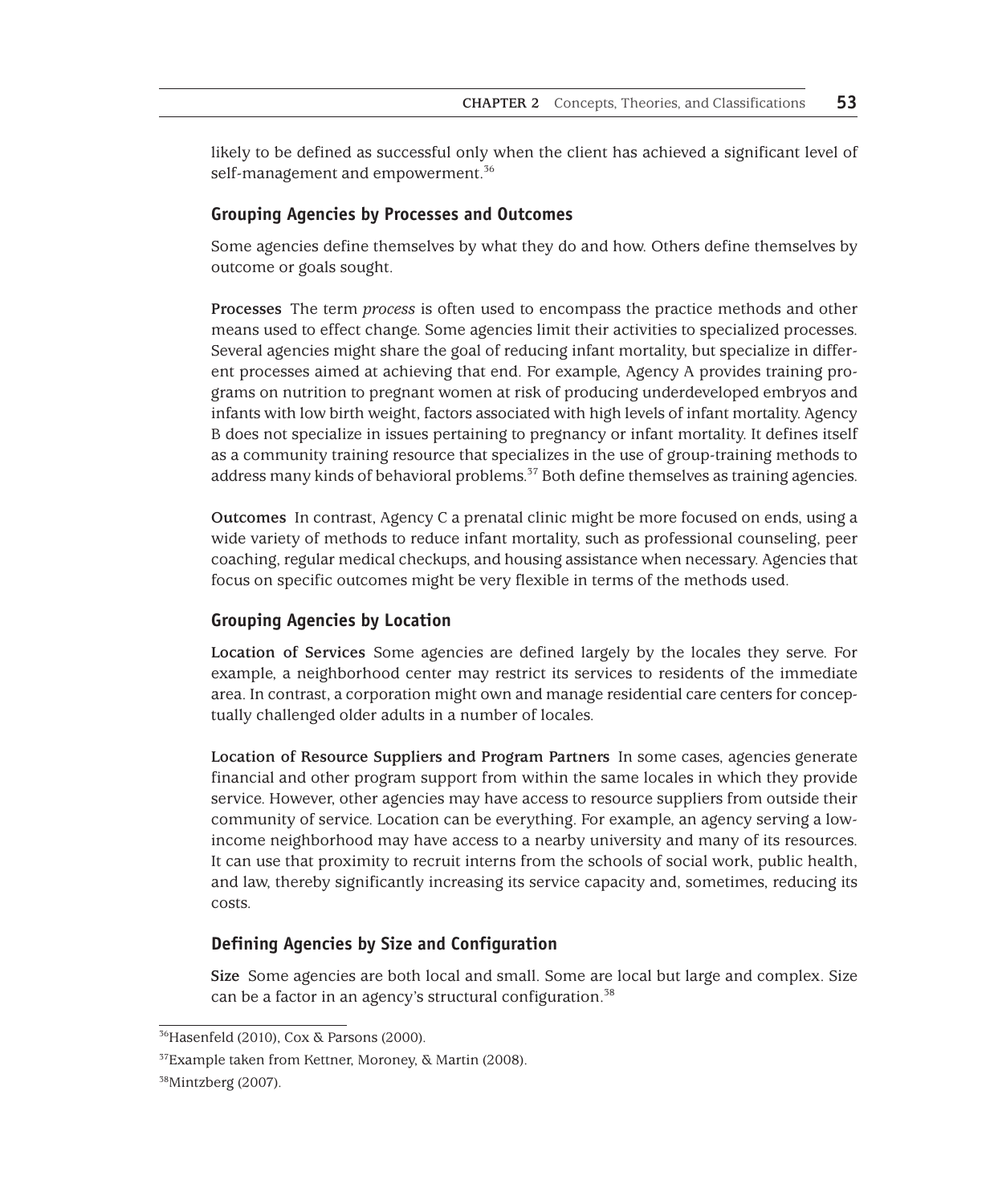**Configuration** Agencies can be managed from the top-down, center-out, or from a number of locations. Both traditional and professional bureaucracies tend to have top-down structures with both the authority and communication levels moving both down the line and up. Some use functional divisional structures like service (production), community relations, marketing and fundraising (boundary relations), research, performance evaluation, community needs assessment (adaptation), and management. Some use geographic divisions, like regional and local branch structures. Some are heavily rule governed, while others remain nimble and flexible, responding more to pressure and opportunities than to fixed notions of mission.

## **Grouping Agency by Minority Relevance**

Agencies that offer faith-based services and/or culture-specific programs will differ in some respects from secular and some multicultural agencies along one or more of three dimensions: acculturation, integration, and continuity. These services are often culturally sensitive and take into account generational differences among those served.

**Acculturation** Acculturation and skill development services have similar aims—the integration of individuals and groups into the larger society by orienting them to the values, and training them in the skills necessary to succeed

**Removal of Barriers** Some agencies actively promote the removal of barriers to work and full integration of disenfranchised populations in the workforce. They may participate in advocacy efforts to remove barriers, or in educational efforts to empower members of minorities and others to advocate on their own behalf.

**Continuity or Assimilation** Aware that acculturation and integration can result in some loss to both American society and to those who are/were identified with specific cultures, some agencies engage in what might be called "heritage renewal services." These are relevant both to ethnic and faith-based groups. They include programs designed to promote pride in and continuity of a group's traditions, while also helping group members express them in ways that are acceptable in contemporary American society. In contrast, some agencies promote both acculturation and assimilation. Their services are designed to Americanize newcomers, by helping them adapt to or adopt new customs and cultural patterns, thereby integrating American cultural values with immigrants' traditional practices.<sup>39</sup>

## **Toward a Comprehensive Classification of Social Agency Types**

Table 2.5 integrates the factors discussed into a comprehensive classification.<sup>40</sup> You might find it useful as a kind of checklist of the characteristics that define your social agency.

Which of these categories can be applied to your social agency? Which of them describe your agency's domain (what it does, for what purposes, and in whose interests)?

<sup>39</sup>Gutiérrez, Lewis, Nagda, Wernick, & Shore (2005). Also Cnaan, Boddie, & Yancey (2005).

<sup>&</sup>lt;sup>40</sup>This is an expansion of Hasenfeld's typology as reported in Garvin & Tropman (1997).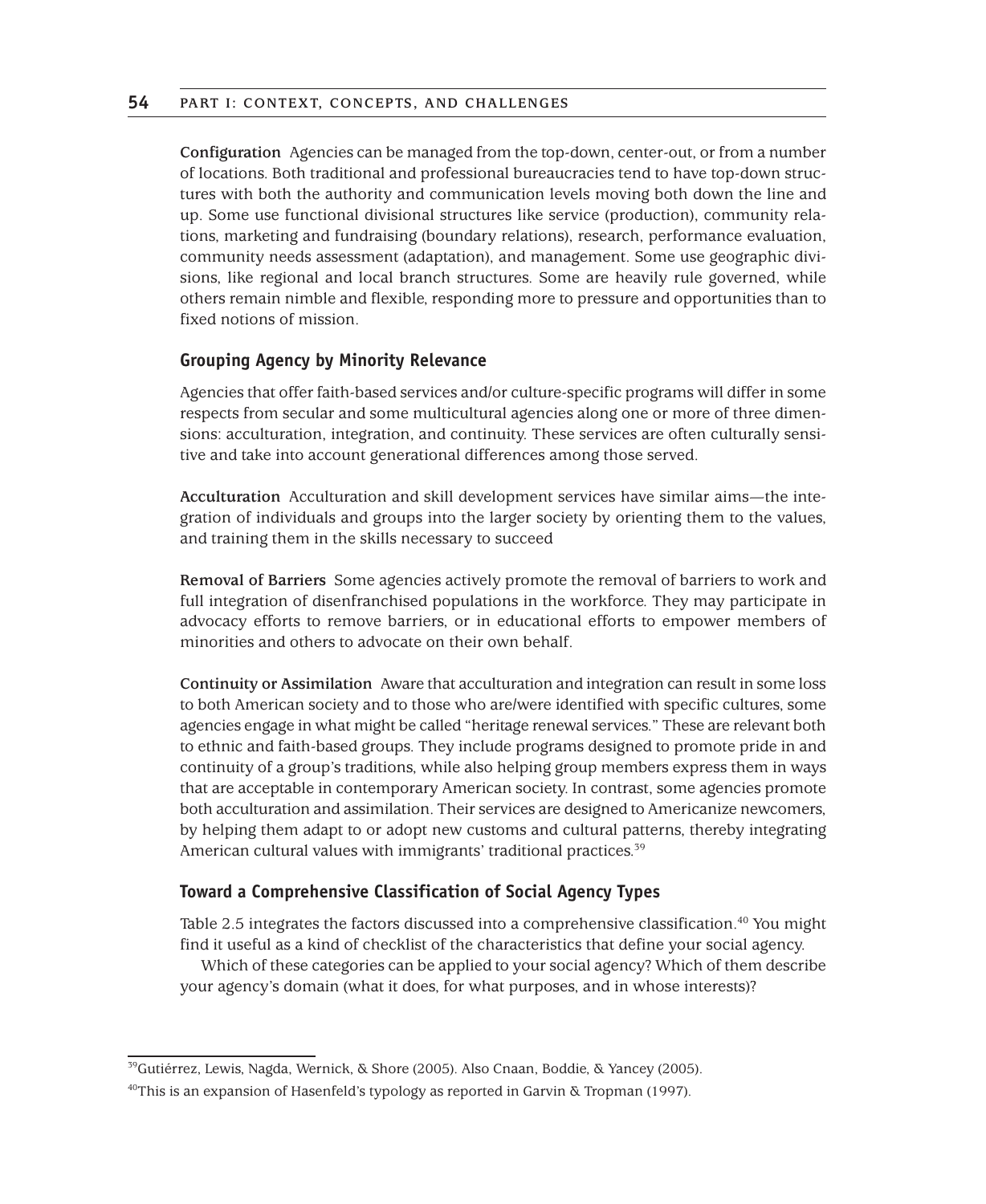| <b>Dimension</b>                    | Description and Examples                                                                                                                                                                            |  |  |  |  |
|-------------------------------------|-----------------------------------------------------------------------------------------------------------------------------------------------------------------------------------------------------|--|--|--|--|
| 1. Sector                           | Voluntary, public, or proprietary sectors                                                                                                                                                           |  |  |  |  |
| 2. Fields of Service                | Problems and services, such as mental health and rehabilitation, or populations<br>served, such as the elderly, children, and groups                                                                |  |  |  |  |
| 3. Levels of<br>Intervention        | Services directed to individuals, families, groups, organizations, communities, or<br>national and international levels                                                                             |  |  |  |  |
| 4. Developmental or<br>Life Cycle   | Aimed at early-, mid- or end-life periods. For example, from prenatal to death<br>benefits for individuals, or start-up to termination assistance for organizations                                 |  |  |  |  |
| 5. Nature of the<br>Product         | Defined in terms of outcomes (e.g., increase in funds raised, or donors engaged)                                                                                                                    |  |  |  |  |
| 6. Nature of the<br>Process         | Designation of the aspect of a problem-solving process performed, for example,<br>assessment, evaluation, promotions, training, and publicity                                                       |  |  |  |  |
| 7. Culture, Ethnicity,<br>and Faith | Correcting systemic injustices and protecting civil rights; contributing to the<br>continuity and expression of group heritage while accepting and celebrating the<br>diversity of American society |  |  |  |  |
| 8. Geographics                      | Services may or may not be limited to a specific geographic area.<br>Resources may or may not be generated from the same area.                                                                      |  |  |  |  |
| 9. Clients and Client<br>Systems    | Client or client systems are viewed as targets, partners, and managers of change,<br>and as participants in agency program design or governance.                                                    |  |  |  |  |
| 10. Size and<br>Configurations      | Agencies can be simple or complex in structure; bureaucratic or nonbureaucratic<br>in structure; top-down or horizontal in authority structure; unitary or divisional<br>in their operations.       |  |  |  |  |

| Table 2.5 |  |  | A Typology of Social Agencies |  |
|-----------|--|--|-------------------------------|--|
|           |  |  |                               |  |

# **SOME CONCLUDING OBSERVATIONS**

Think of the concepts, theories, metaphors, and typologies in this book as resources available for your use. Apply them one at a time, in sequence, or in some more integrated fashion for understanding your social agency or for intervening in its operations. Although each has its own identity, when used together, they can be more powerful than when used alone.

By locating them near each other in specific chapters, I've grouped a number of related concepts. However, concepts addressed in one chapter can also be used in conjunction with concepts in others. For example, the theories and conceptual frameworks found in Chapter 4 that explain *motivation* and *effort* could have implications for jobs and careers (Chapter 5), professionalism and volunteerism (Chapter 6), organizational culture (Chapter 7), or leadership.and management (Chapter 8). You might think of the theories, concepts,